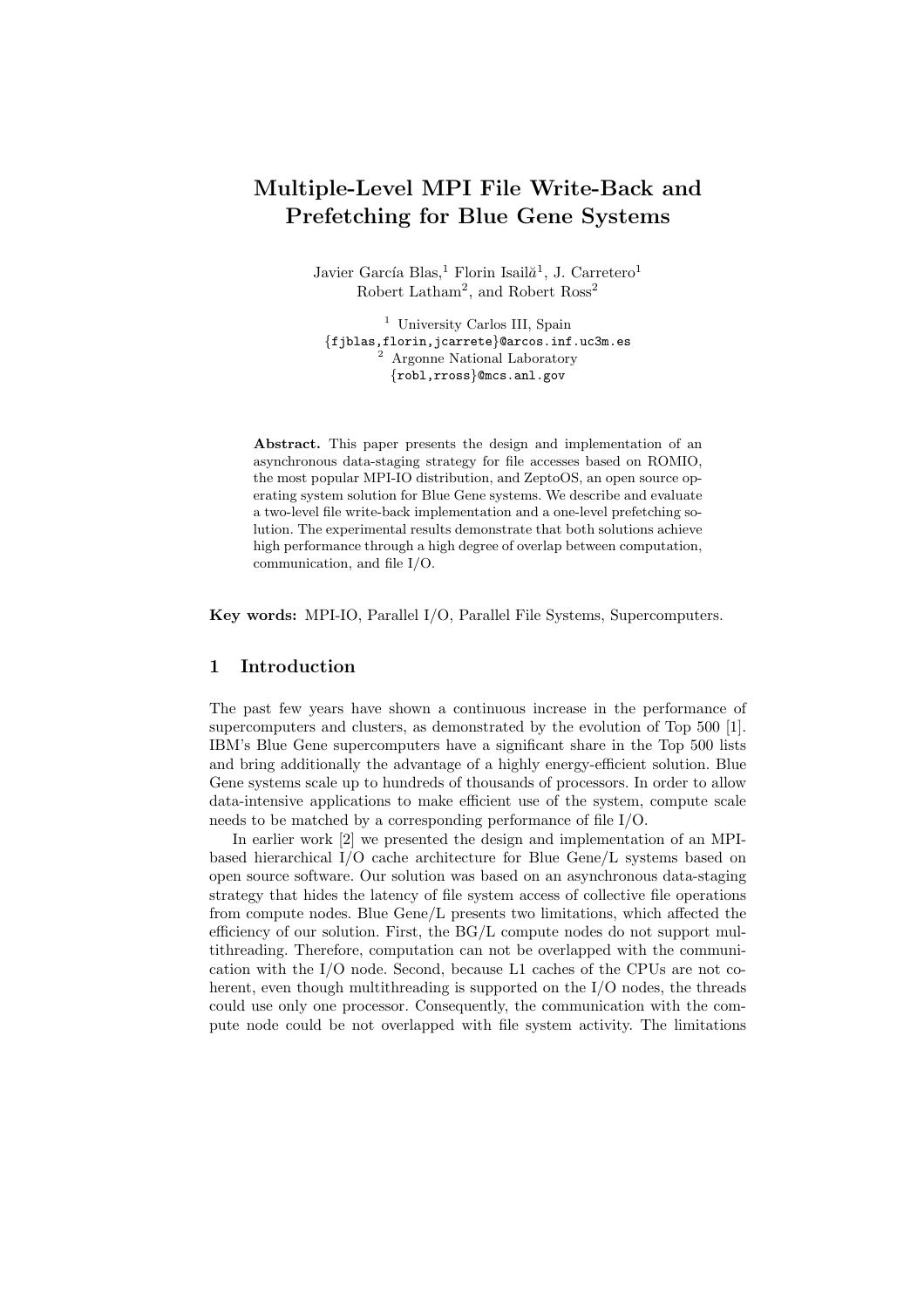discussed above have been removed from the Blue Gene/P architecture: multithreading is supported on the compute nodes, and the L1 caches of the cores are cache coherent.

In this paper we discuss the evolution of out hierarchical I/O cache architecture and its deployment on Blue Gene/P systems. This paper makes the following contributions:

- We discuss the extensions of the initial Blue Gene/L solution necessary for the efficient porting to Blue Gene/P systems.
- The novel solution includes a compute-node write-back policy, which asynchronously transfers data from the compute nodes to the I/O nodes. This policy complements the initial data-staging strategy, which performed asynchronous transfers between I/O nodes and the final storage system.
- We describe and evaluate an I/O node prefetching strategy that asynchronously transfers file data from the storage system to the I/O node.
- We present and analyze a novel evaluation on a Blue Gene/P system.

The remainder of the paper is structured as follows. Section 2 reviews related work. The hardware and operating system architectures of Blue Gene/P are presented in Section 3. We discuss our novel solution for Blue Gene/P systems in Section 4. The experimental results are presented in Section 5. We summarize and discuss future work in Section 6.

# 2 Related Work

Several researchers have contributed techniques for hiding the latency of file system accesses. Active buffering is an optimization for MPI collective write operations [3] based on an I/O thread performing write-back in background. Write-behind strategies [4] accumulate multiple small writes into large, contiguous I/O requests in order to better utilize the network bandwidth. based on application disclosed access patterns [5],signatures derived from access pattern classifications [6], and speculative execution [7, 8].

A limited number of recent studies have proposed and evaluated parallel I/O solutions for supercomputers. Yu et al. [9] present a GPFS-based three-tiered architecture for Blue Gene/L. The tiers are represented by I/O nodes (GPFS clients), network-shared disks, and a storage area network. Our solution extends this hierarchy to include the memory of the compute nodes and proposes an asynchronous data-staging strategy that hides the latency of file accesses from the compute nodes. An implementation of MPI-IO for Cray architecture and the Lustre file system is described in [10]. In [11] the authors propose a collective  $I/O$ technique, in which processes are grouped together for collective I/O according to the Cray XT architecture.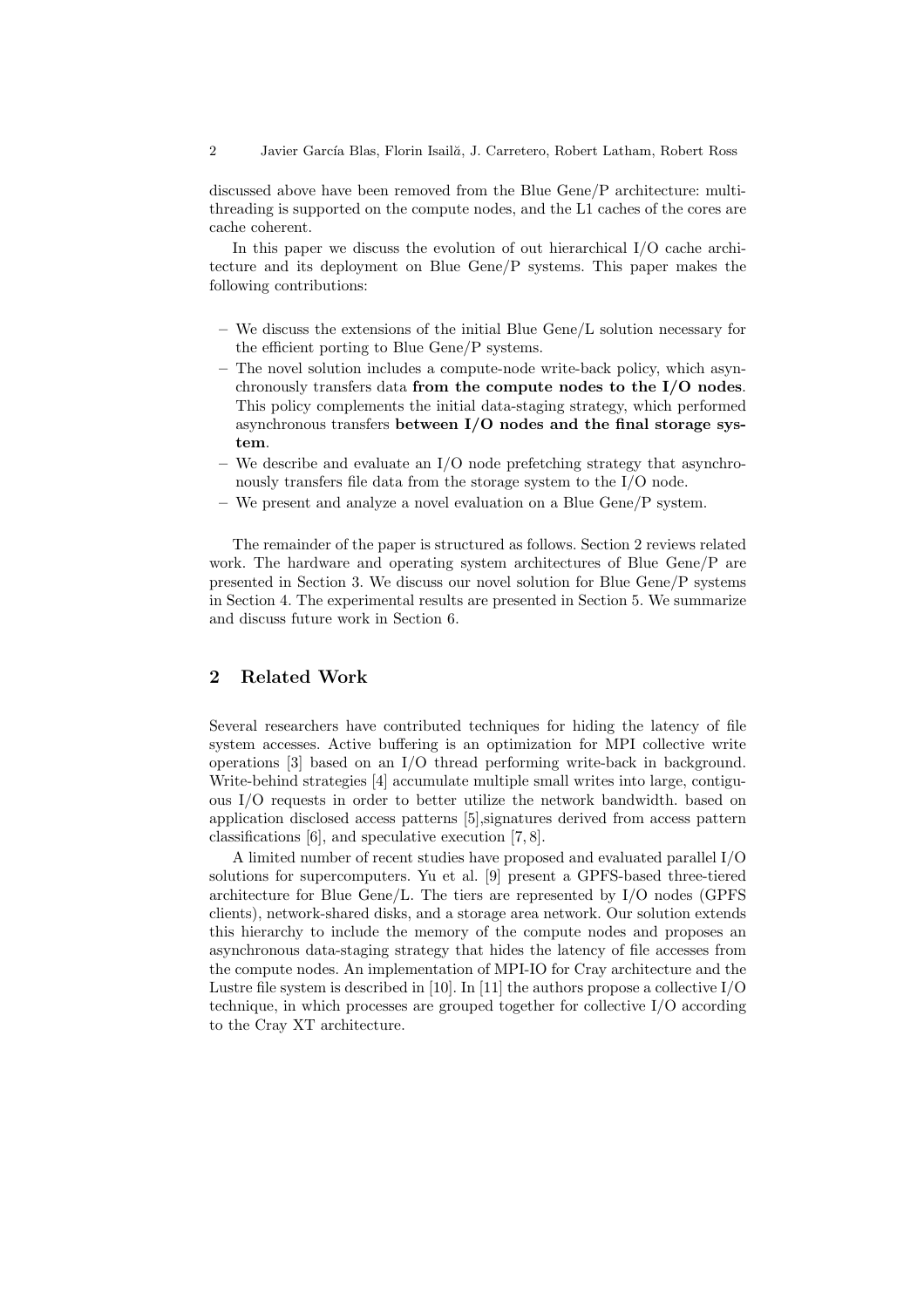# 3 Blue Gene/P

This section presents the hardware and operating system architectures of Blue Gene/P.

### 3.1 Blue Gene/P Architecture



Fig. 1. Blue Gene/P architecture overview.

Figure 1 shows a high-level view of a Blue Gene/P system. Applications run on compute nodes. Compute nodes are grouped into processing sets, or "psets." Applications run in exclusivity on partitions, consisting of multiples of psets. Each pset has an associated I/O node, which performs I/O operations on behalf of the compute nodes from the pset. The compute and I/O nodes are controlled by service nodes. The file system components run on dedicated file servers connected to storage nodes though a 10Gbit Ethernet switch.

Compute and I/O nodes use the same ASIC with four PowerPC 450 cores, with core-private hardware-coherent L1 caches, core-private stream prefetching L2 caches, and a 8 MB shared DRAM L3 cache. There are 4 GBytes of main memory per node.

Blue Gene/P nodes are interconnected by five networks: 3D torus, collective, global barrier, 10 Gbit Ethernet, and control. The 3D torus (5.1 GBytes/s) is typically used for point-to-point communication between compute nodes. The collective network (1700 MBytes/s) has a tree topology and serves collective communication operations and I/O traffic. The global barrier network offers an efficient barrier implementation. The 10 Gbit Ethernet network interconnects I/O nodes and file servers. The service nodes control the whole machine through the control network.

# 3.2 Operating System Architecture

In the IBM solution [12], the compute node kernel (CNK) is a light-weight operating system offering basic services: creation of process address spaces, simple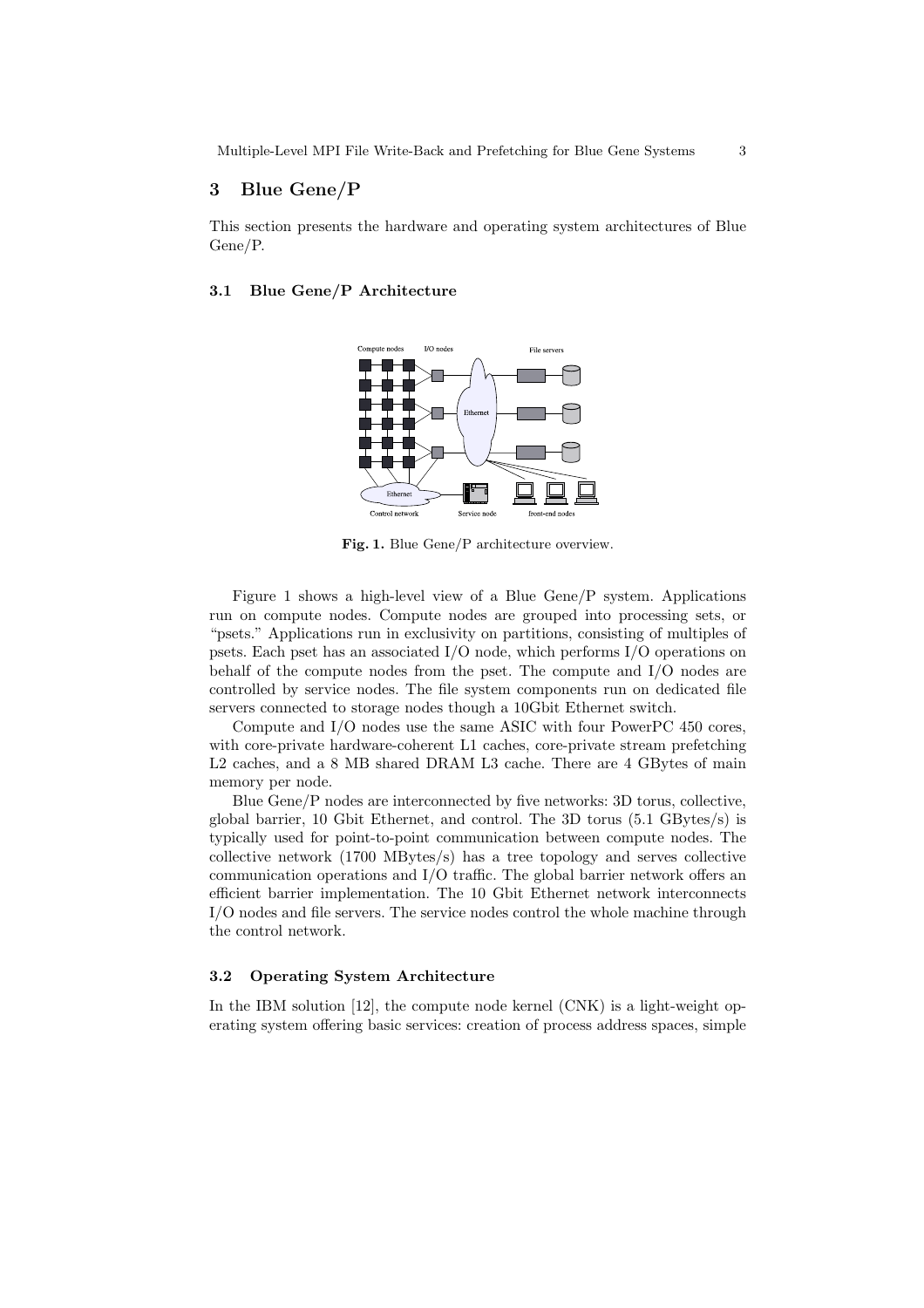

Fig. 2. I/O forwarding for IBM and ZeptoOS solutions.

system calls such as setting an alarm, and forwarding I/O-related system calls to the I/O nodes. As shown in Figure 2(a), the I/O system calls are forwarded through the tree collective network to the I/O node. The I/O nodes run a simplified Linux OS kernel (IOK) with a small memory footprint, an in-memory root file system, TCP/IP and file system support, and no swapping and lacking the majority of classical daemons. The forwarded calls are served on the I/O node by the control and I/O daemon (CIOD). CIOD executes the requested system calls on locally mounted file systems and returns the results to the compute nodes.

An open-source alternative to the IBM's solution is developed in the ZeptoOS project [13]. Under ZeptoOS, Blue Gene compute nodes may run Linux, while the I/O forwarding is implemented in a component called ZOID. The I/O forwarding process shown in Figure 2(b) is similar to the one based on CIOD, in the sense that I/O related calls are forwarded to the I/O nodes, where a multithreaded daemon serves them. However, there are two notable differences in design and implementation between CIOD-based and ZOID-based solutions. First, ZOID comes with its own network protocol, which can be conveniently extended with the help of a plug-in tool, which automatically generates the communication code for new forwarded calls. Second, the file system calls are forward through ZOIDFS [14], an abstract interface for forwarding file system calls. ZOIDFS abstracts away the details of a file system API under a stateless interface consisting of generic functions for file create, open, write, read, close, and so forth.

# 4 Write-Back and Prefetching Policies

In this section we describe how we extended our initial parallel I/O design for Blue Gene systems. The solution is based on the ROMIO implementation of the MPI-IO standard [15] and ZOIDFS and is shown in Figure 2(b).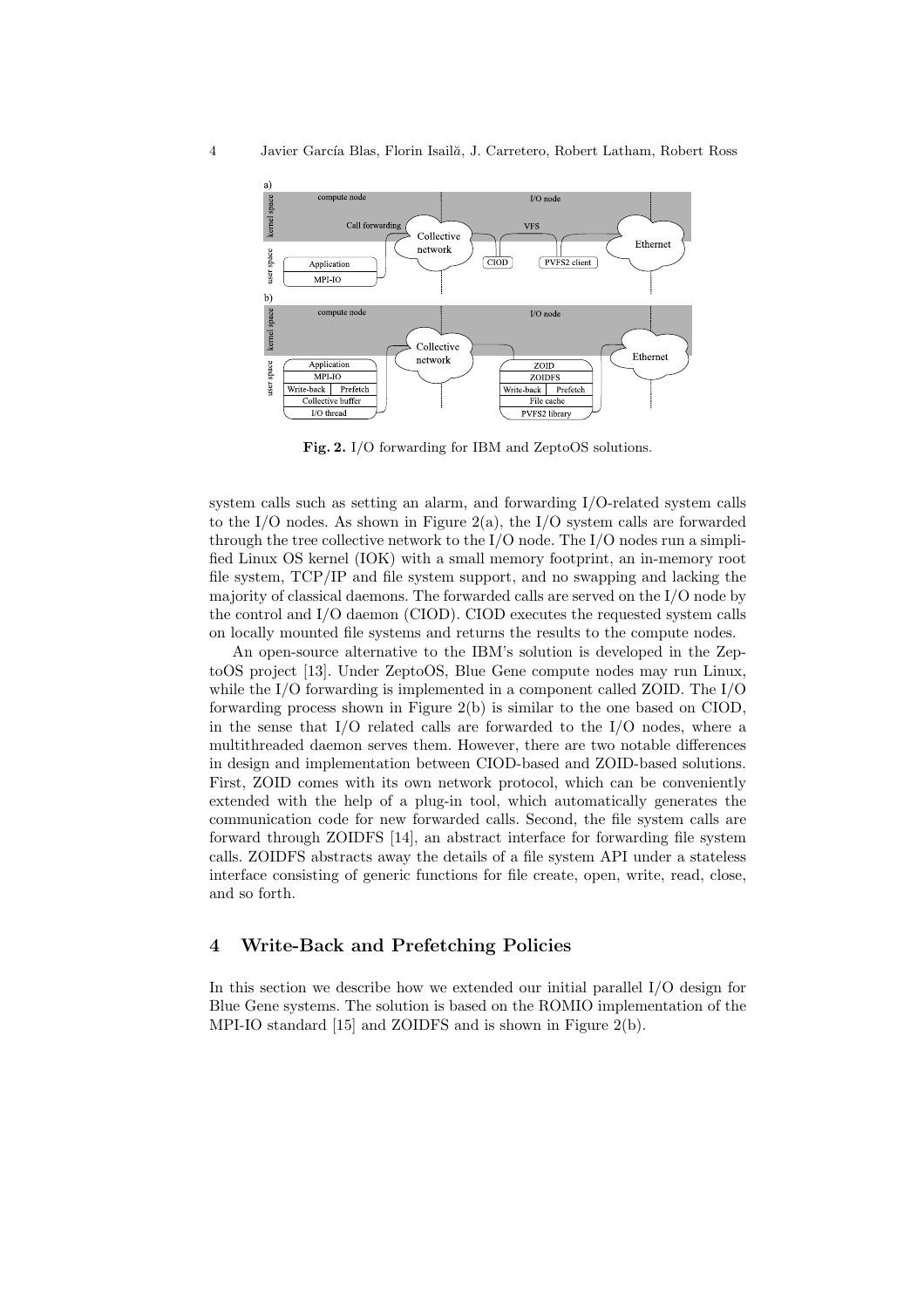On the compute node side, the file system calls performed through MPI-IO are mapped to ADIO. ADIO [16] is an abstract device interface, which consists of general-purpose components and a file-system specific implementation.In this case ADIO maps the calls to the ZOIDFS file system. The general-purpose components are the collective cache, the write-back module, and the prefetching module. In this paper we describe the design, implementation, and evaluation of the write-back module. The compute node prefetching module is part of our current efforts.

On the  $I/O$  node side, ZOIDFS maps the forwarded calls to specific file system calls (in our case PVFS). Between ZOIDFS and the file system there is a file cache accessed by the I/O node write-back and prefetching modules. The write-back module was implemented in our previous work and its performance evaluated for BG/L. The novelties presented in this paper are the prefetching module and an evaluation of the whole solution on BG/P systems. The writeback mechanism is implemented at each I/O node in one I/O thread. The I/O thread asynchronously writes file blocks to the file system following a high-low watermark policy, where the watermark is the number of dirty pages. When the high watermark is reached, the I/O thread is activated. The I/O thread flushes to the file system the last modified pages until the low watermark is reached.

In our solution, file consistency is ensured by assigning a file block exclusively to one aggregator and caching the respective file block only on the I/O node responsible for the pset of the aggregator. Therefore, all the processes send their accesses to the aggregators over the torus network, and in its turn each aggregator exclusively accesses a nonreplicated cache block at I/O node over the tree network.

# 4.1 Write-Back Collective I/O

Our initial Blue Gene/L collective I/O solution was based on view-based collective I/O [17]. In view-based I/O each file block is uniquely mapped to one process called aggregator, which is responsible to perform the file access on behalf of all processes of the application. A view is an MPI mechanism that allows application to see noncontiguous regions of a file as contiguous. View-based I/O leverages this mechanism for implementing an efficient collective I/O strategy. When defined, the views are sent to aggregators, where they can be used by all the accesses. View-based I/O writes and reads can take advantage of collective buffers managed by aggregators, which are responsible for performing the file access on behalf of all processes of the application. At access time, contiguous view data can be transferred between compute nodes and aggregators: using the view parameters, the aggregator can perform locally the scatter/gather operations between view data and file blocks.

In our initial Blue Gene/L solution, the modified collective buffers were transfered to the I/O node either when the memory was full or when the file was closed. This approach was taken because the Blue Gene/L did not offer support for threads on the compute nodes.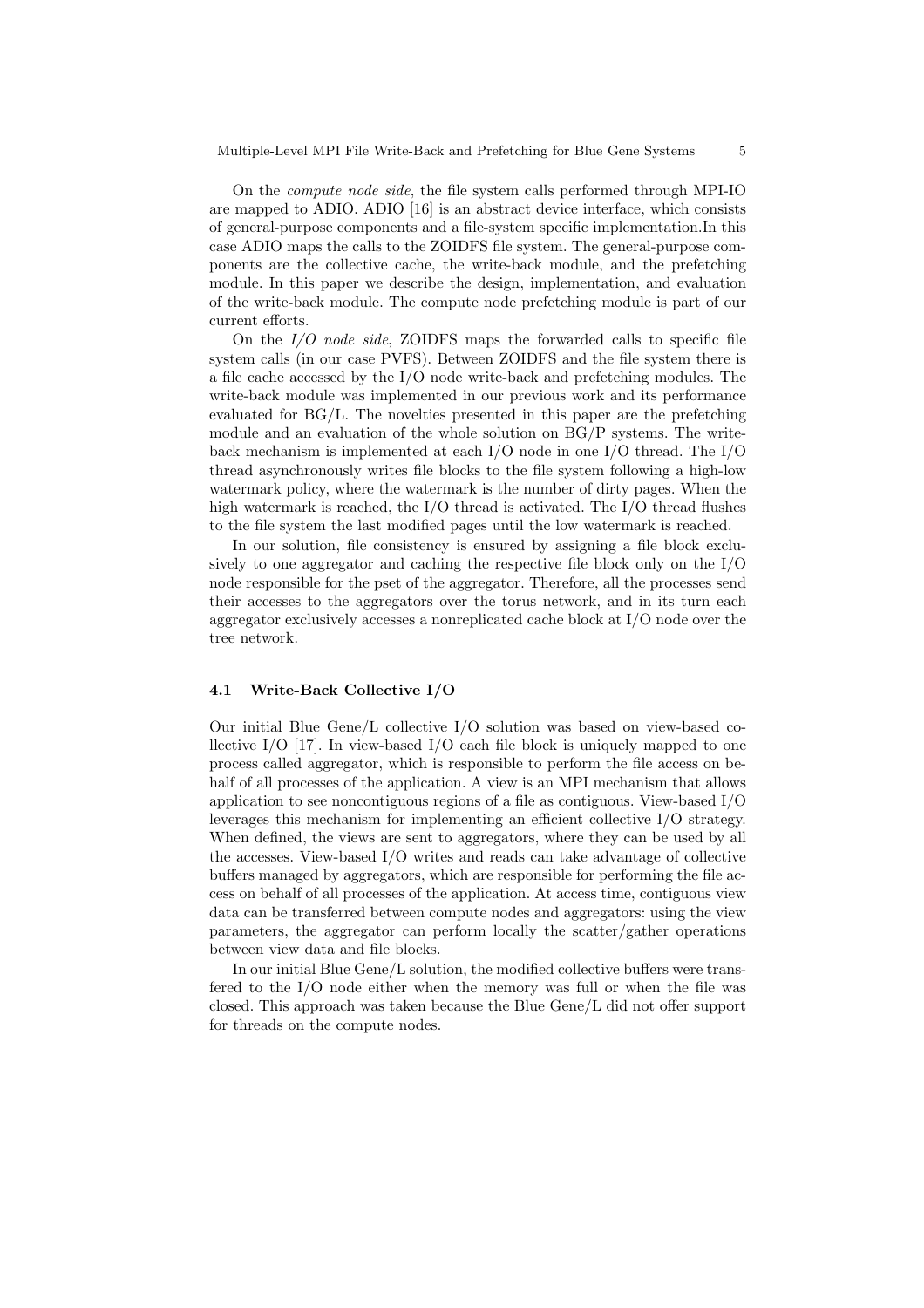6 Javier García Blas, Florin Isailă, J. Carretero, Robert Latham, Robert Ross

For Blue Gene/P, however, the collective buffer cache is asynchronously written back to the file system by an I/O thread. The write-back allows for overlapping the computation and I/O, by gradually transferring the data from the collective buffer cache to the I/O nodes. This approach distributes the cost of the file access over the computation phase and is especially efficient for scientific applications, which alternate computation and I/O phases.

The new implementation of our hierarchical I/O cache includes a two-level asynchronous file write strategy. The compute nodes asynchronously write back data to the I/O nodes, while the I/O nodes write asynchronously back data to the storage system.

#### 4.2 Asynchronous I/O Node Prefetching

Another contribution of this paper is the design and implementation of a prefetching module at I/O node. The objective of I/O node prefetching is to hide the latency of read operations by predicting the future accesses of compute nodes.

The prefetching mechanism is leveraged by each I/O thread running at the I/O node. The prediction is based on the round-robin collective buffer distribution over the aggregators. Given that all collective buffers of an aggregator are mapped on the same I/O node, we implemented a simple strided prefetching policy. When an on-demand or a prefetch read for a collective block corresponding to an aggregator returns, a new prefetch is issued for the next file block of the same aggregator. The prefetching is performed by the I/O thread, while on-demand reads are issued by the thread serving the requesting compute node. A cache block, for which a read request has been issued, is blocked in memory, and all threads requesting data from the same page block at a condition variable. A further relaxation of this approach by allowing reads from page hits to bypass reads from page misses is possible, but it has not been implemented in the current prototype.

In the current implementation, only the I/O nodes perform prefetching into their local caches. However, we are developing an additional layer of prefetching between compute nodes and I/O nodes and its integration with the I/O prefetching module at I/O node presented in this paper.

# 5 Experimental Results

The experiments presented in this paper have been performed on the Blue Gene/P system from Argonne National Laboratory. The system has 1024 quadcore 850 MHz PowerPC 450 processors with 2 GB of RAM. All the experiments were run in Symmetric Multiprocessor mode (SMP), in which a compute node executes one MPI process per node with up to four threads per process. The PVFS file system at Argonne consists of four servers. The PVFS files were striped over all four servers with a stripe size of 4 MB.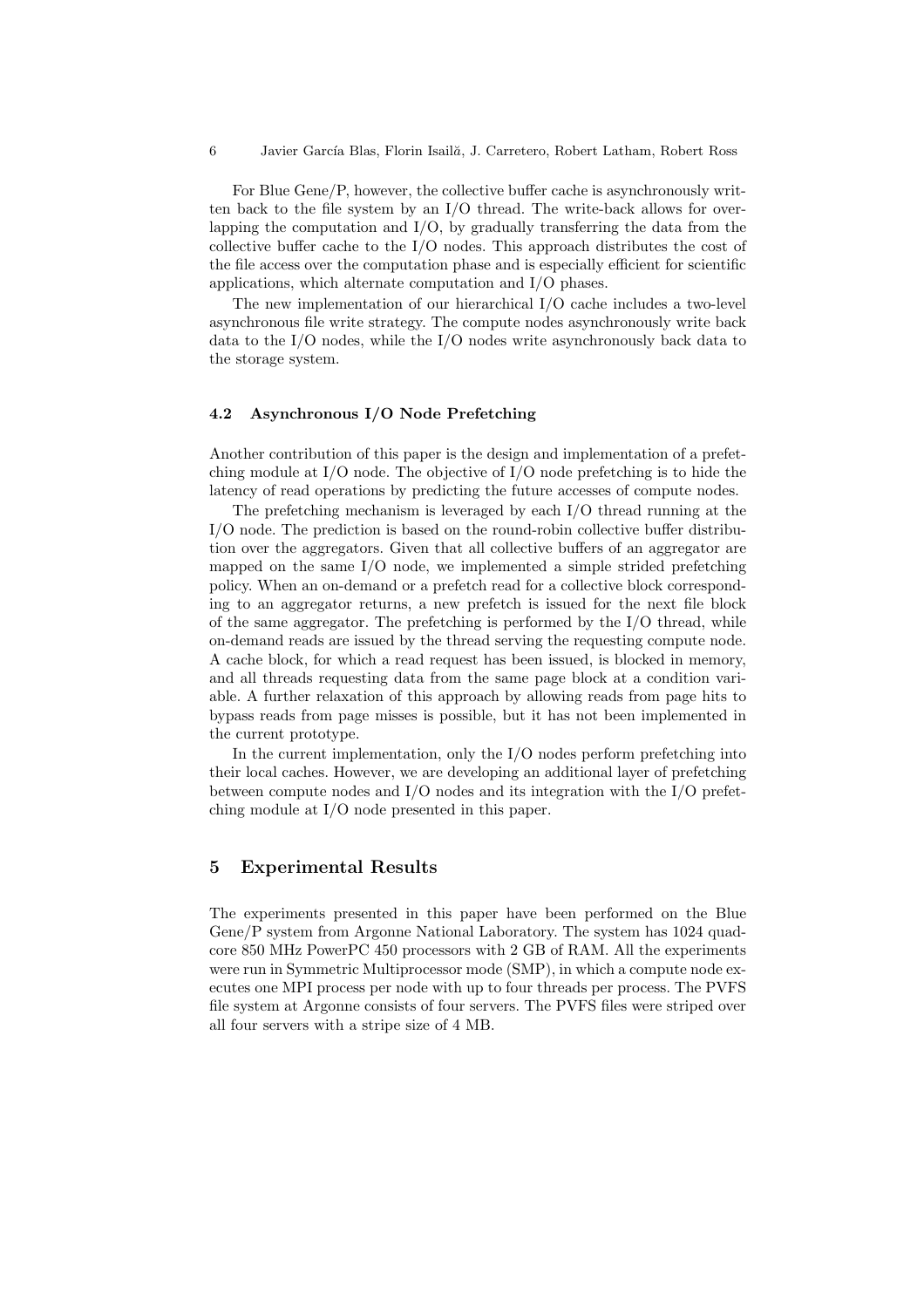

Fig. 3. SimParIO write performance for different record sizes for 64 and 512 processors.



Fig. 4. SimParIO write performance for a fixed record size of 32KB and 128KB.

### 5.1 SimParIO

We have implemented an MPI benchmark called SimParIO that simulates the behavior of data-intensive parallel applications. The benchmark consists of alternating compute and I/O phases. The compute phases are simulated by idle spinning. In the I/O phase all the MPI processes write nonoverlapping records to a file. The number of alternating phases was 20. The maximum file size produced by 512 processes and record size of 128 KB was 1.25 GB. The compute nodes do not use any caching.

We compare four cases: IBM's CIOD-based solution, ZOID without cache, ZOID with cache and zero-time compute phase, and ZOID with cache with a 0.5 seconds compute phase. In one setup we have fixed the record size (we report two cases: 128 KB and 1 MB) and varied the number of processors from 64 (one pset) to 512 (8 psets). In the second setup we use a fixed number of processors (we report two cases: 64 and 512 processors) and vary the record size from 1 KB to 128 KB. Figures 3 and 4 show the aggregate file write throughput results. Figures 5 and 6 plot the aggregate file read throughput.

As expected, the file writes based on the write-back cache significantly outperform the CIOD-based and the no-cached solution in all cases. The duration of the compute phase does not seem to influence the performance of the writeback strategy. This indicates a good overlap of communication from the compute nodes to I/O nodes and the write-back from compute nodes to the file system.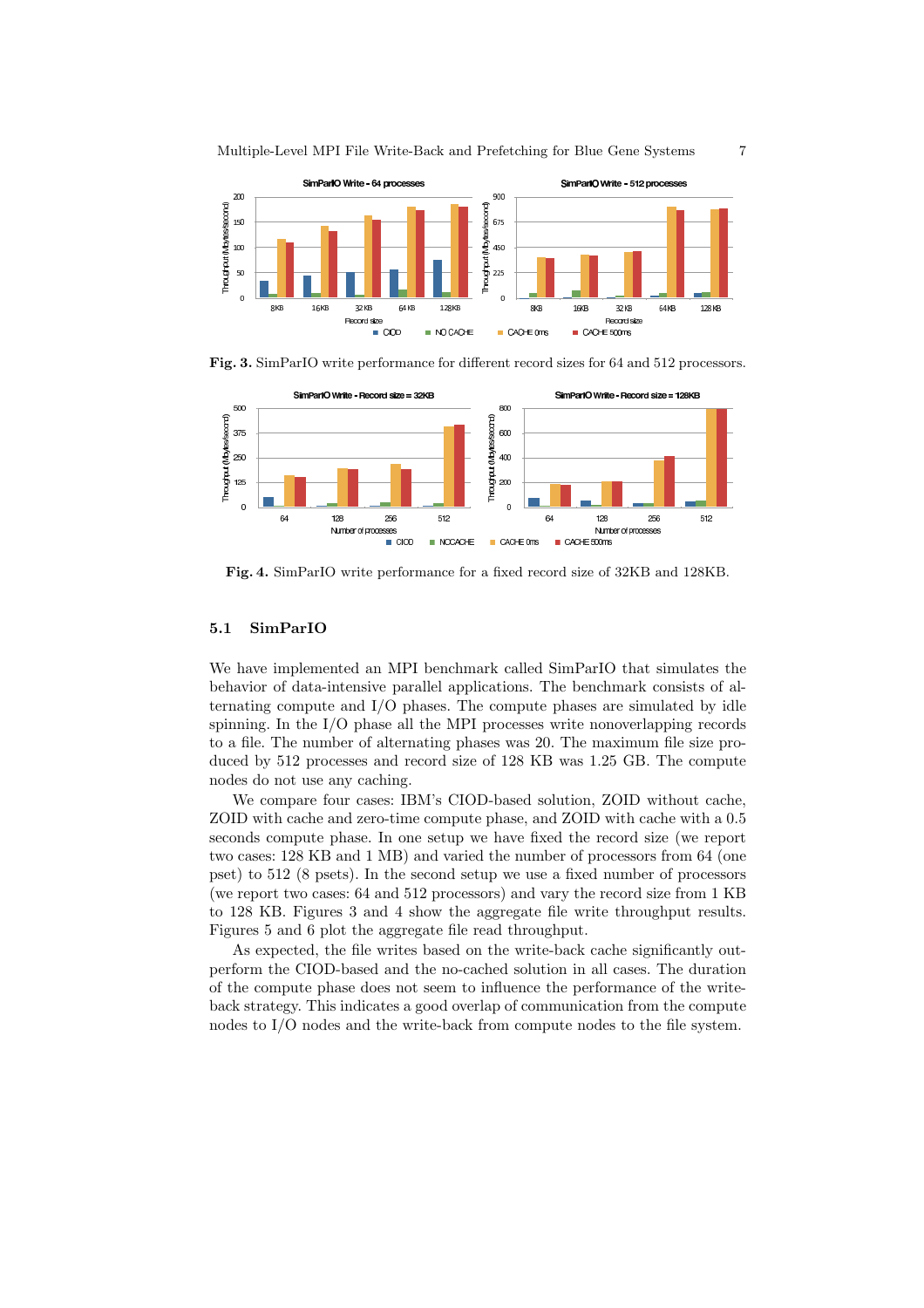

Fig. 5. SimParIO read performance for different record sizes for 64 and 512 processors.



Fig. 6. SimParIO read performance for a fixed record size of 32KB and 128KB.

For file reads, the prefetching policy at I/O nodes works especially well for compute phases of 0.5 seconds. This performance benefit comes from the overlap between computation and file reads at I/O nodes. For 0 seconds compute phases, all 64 processes of a pnode request file reads on-demand roughly at the same time and reissue a new on-demand read request as soon as the previous one has been served. In this case the current prefetching implementation has little margin for improvement, and its costs may even outweigh the benefits.

#### 5.2 BTIO benchmark

NASA's BTIO benchmark [18] solves the block-tridiagonal (BT) problem, which employs a complex domain decomposition across a square number of compute nodes. The execution alternates computation and I/O phases. Initially, all compute nodes collectively open a file and declare views on the relevant file regions. After each five computing steps the compute nodes write the solution to a file through a collective operation. At the end, the resulting file is collectively read and the solution verified for correctness. The aggregator cache on each compute node has 128 MB, while the I/O node buffer cache had 512 MB. All nodes acted as aggregators. We report the results for class B producing a file of 1.6 GB.

We have run the BTIO benchmark with four variants of collective I/O file writes: two-phase collective I/O from ROMIO, view-based I/O with no writeback (VB-original), view-based I/O with one-level compute-node write-back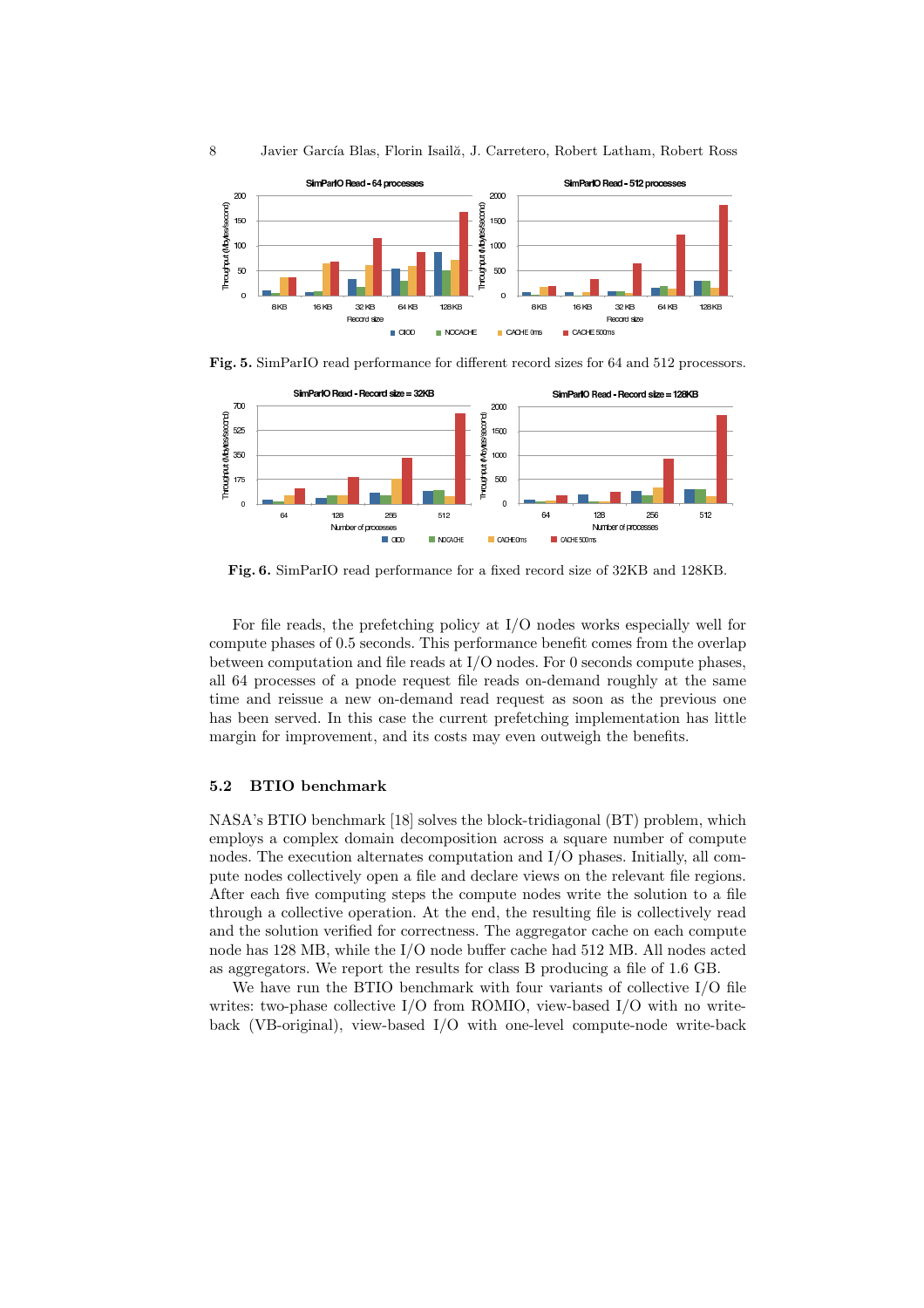

Fig. 7. BTIO class B times for 64 and 256 processors.

(VB-CNWB), and view-based I/O with two-level write back (VB-2WB). Figure 7 shows the breakdown of time into compute time, file write time, and close time. The close time is relevant because all the data is flushed to the file system when the file is closed. We notice that in all solutions the compute time is roughly the same. VB-original reduces the file write time without any asynchronous access. VB-CNWB reduces both the write time and close time, as data is asynchronously written from compute node to I/O node. For VB-2WB, the network and I/O activity are almost entirely overlapped with computation. We conclude that the performance of the file writes gradually improved with the increasing degree of asynchrony in the system.

# 6 Conclusions and Future Work

In this paper we describe the novel implementation of a multiple-level cache architecture for Blue Gene systems. The novel solution includes a compute-node write-back policy, which asynchronously transfers data from the compute nodes to the I/O nodes. This policy complements the initial data-staging strategy, which was performing asynchronous transfers between I/O nodes and the file system. Additionally, we implemented and evaluated an I/O node prefetching strategy, which asynchronously transfers file data from the file system to the I/O node. Both the data-staging and prefetching strategies provide a significant performance benefit, whose main source comes from the efficient utilization of the Blue Gene parallelism and asynchronous transfers across file cache hierarchy.

There are several directions we are currently working on. The solution presented in this paper is specific for Blue Gene architectures. However, the compute node part runs unmodified on any cluster, by leveraging the ADIO interface. In our cluster solution the I/O node cache level is managed by AHPIOS middleware [19]. Additionally, we are implementing and evaluating the prefetching module on the compute node. Finally, we plan to perform a cost-benefit analysis of various coordination policies among the several levels of caches.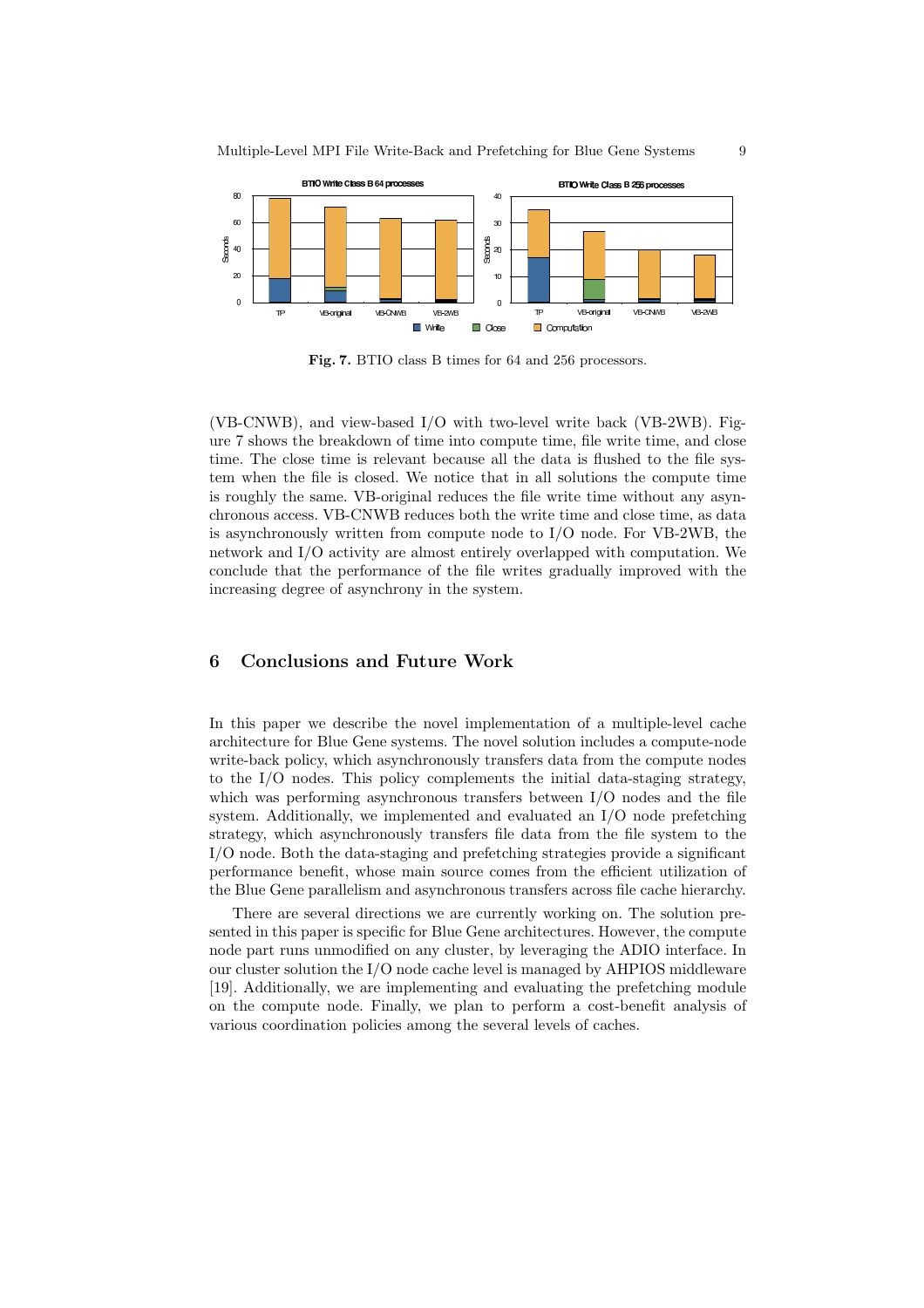10 Javier García Blas, Florin Isailă, J. Carretero, Robert Latham, Robert Ross

#### Acknowledgments

This work was supported in part by Spanish Ministry of Science and Innovation under the project TIN 2007/6309, by the U.S. Dept. of Energy under Contracts DE-FC02-07ER25808, DE-FC02-01ER25485, and DE-AC02-06CH11357, and NSF HECURA CCF-0621443, NSF SDCIOCI-0724599, and NSF ST-HEC CCF-0444405.

# References

- 1. http://www.top500.org: Top 500 list
- 2. F. Isaila, J. Garcia, J. Carretero, R. Latham, S. Lang, R. Ross: Latency hiding file I/O for Blue Gene systems. In: CCGRID '09. (2009)
- 3. Ma, X., Winslett, M., Lee, J., Yu, S.: Improving MPI-IO output performance with active buffering plus threads. In: In Proceedings of the International Parallel and Distributed Processing Symposium, Society Press (2003) 22–26
- 4. Liao, W., Coloma, K., Choudhary, A.N., Ward, L.: Cooperative write-behind data buffering for MPI I/O. In: PVM/MPI. (2005) 102–109
- 5. Patterson, R.H., Gibson, G.A., Ginting, E., Stodolsky, D., Zelenka, J.: Informed prefetching and caching. SIGOPS Oper. Syst. Rev. 29(5) (1995) 79–95
- 6. Byna, S., Chen, Y., Sun, X.H., Thakur, R., Gropp, W.: Parallel i/o prefetching using mpi file caching and i/o signatures. In: SC '08: Proceedings of the 2008 ACM/IEEE conference on Supercomputing, Piscataway, NJ, USA, IEEE Press (2008) 1–12
- 7. Chang, F., Gibson, G.: Automatic I/O hint generation through speculative execution. In: Proceedings of OSDI. (1999)
- 8. Chen, Y., Byna, S., Sun, X.H., Thakur, R., Gropp, W.: Hiding I/O latency with pre-execution prefetching for parallel applications. In: SC '08: Proceedings of the 2008 ACM/IEEE Conference on Supercomputing, IEEE Press (2008) 1–10
- 9. Yu, H., Sahoo, R.K., Howson, C., Almasi, G., Castanos, J.G., Gupta, M., Moreira, J.E., Parker, J.J., Engelsiepen, T.E., Ross, R., Thakur, R., Latham, R., Gropp, W.D.: High performance file I/O for the Blue Gene/L supercomputer. The Twelfth International Symposium on High-Performance Computer Architecture
- 10. Yu, W., Vetter, J.S., Canon, R.S.: OPAL: An open-source MPI-IO Library over Cray XT. In: SNAPI '07: Proceedings of the Fourth International Workshop on Storage Network Architecture and Parallel I/Os, IEEE Computer Society (2007) 41–46
- 11. Yu, W., Vetter, J.: Parcoll: Partitioned collective I/O on the Cray XT. 37th International Conference on Parallel Processing 0 (2008) 562–569
- 12. Moreira, J., Brutman, M., José Casta n., Engelsiepen, T., Giampapa, M., Gooding, T., Haskin, R., Inglett, T., Lieber, D., McCarthy, P., Mundy, M., Parker, J., Wallenfelt, B.: Designing a highly-scalable operating system: The Blue Gene/L story. In: SC '06: Proceedings of the 2006 ACM/IEEE Conference on Supercomputing, ACM (2006) 118
- 13. http://www unix.mcs.anl.gov/zeptoos/: ZeptoOs Project. (2008)
- 14. Iskra, K., Romein, J.W., Yoshii, K., Beckman, P.: ZOID: I/O-forwarding infrastructure for petascale architectures. In: PPoPP '08: Proceedings of the 13th ACM SIGPLAN Symposium on Principles and Practice of Parallel Programming, ACM (2008) 153–162